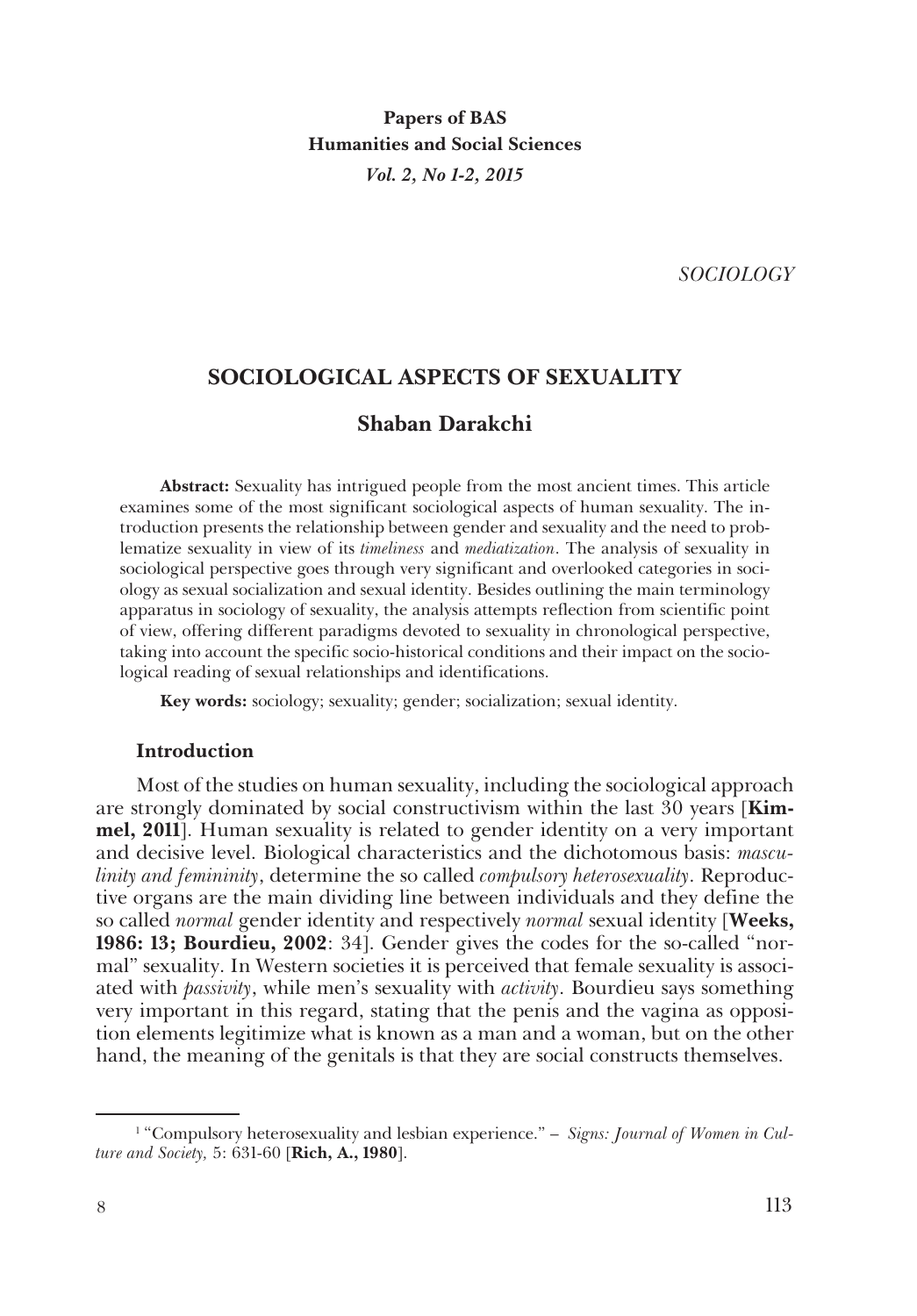Sexuality in the sociological context can be explored in two main aspects. One is *subjective* and concerns who we are and what kind of sexual desires we have experienced. The other one is connected with social norms, health, prosperity and influence of social regulators. This dividing line provides a starting point for macro and micro trend in sociology of sexuality [**Weeks, 1986**: 34]. The sociological study of sexuality is always contextual. Human sexuality cannot be studied without historical, cultural and political context. History of sexuality in this line of thinking is very important. Dynamics and changes in the public attitudes toward sexuality is a leading methodological principle of the sociological approach for studying sexuality [**Bhattacharyya, 2002**].

One of the most prominent researchers of human sexuality from a sociological point of view, Jeffrey Weeks, emphasizes that nothing is sexual until named as such, which underlines the social nature of sexuality, created by one of the most powerful tools of the human civilization – language. Weeks stresses that for a better understanding of human sexuality, more attention should be paid to the history and development of the term perversion [**Weeks, 1986**: 78]. The term *perversion* appeared in the 16th century and later, as considered by Foucault, the modern state using science and psychiatry in particular, constructs the "image" of the abnormal social phenomenon. Therefore, the meaning of the term perversion has change dramatically. According to Foucault, the perversions are among the most important factors for social control of sexuality in the modern states, using repressions and limits. The "**difference**" in term of human sexuality was used in the beginning from the sexologists to define different types of sexualities and later it was used in the so called "modern sciences" to legitimize the so called "*abnormal*" sexual identities. From a specific type or variation of sexual identity, the different sexual identity became "abnormal" in a negative sense.

Building on this, Weeks argues that sexuality and power are related in the following three aspects:

**– Class differences:** this relationship can be traced back from the slave system [**Foucault, 1993**]. The basic assumption in this dimension is that representatives of different classes not only have a different type of sexual behaviour, but they also form a different discourse to sexual practices. Referring to the studies of Kinsey, Jeffrey Weeks claims that class differences are an important factor defining the sexual behaviour of men in a greater sense than the sexual behaviour of women.

**– Gender dichotomy** also defines sexual behaviour as gender identity sets different types of sexual behaviour, characteristic of men and women. Usually this category could be considered as a dynamic one. Are women nowadays more sexually active than men? The traditional view of women as sexually passive subjects must take into account the hidden sexual practices and the powerful influence of the media in the  $20<sup>th</sup>$  century.

**– Race** is another, third consideration, where sexuality is studied in relation to different ethnic and racial groups and the way racial or ethnical identity (or both) affect people's behaviour, attitudes and expectations of sexuality as practices and attitudes.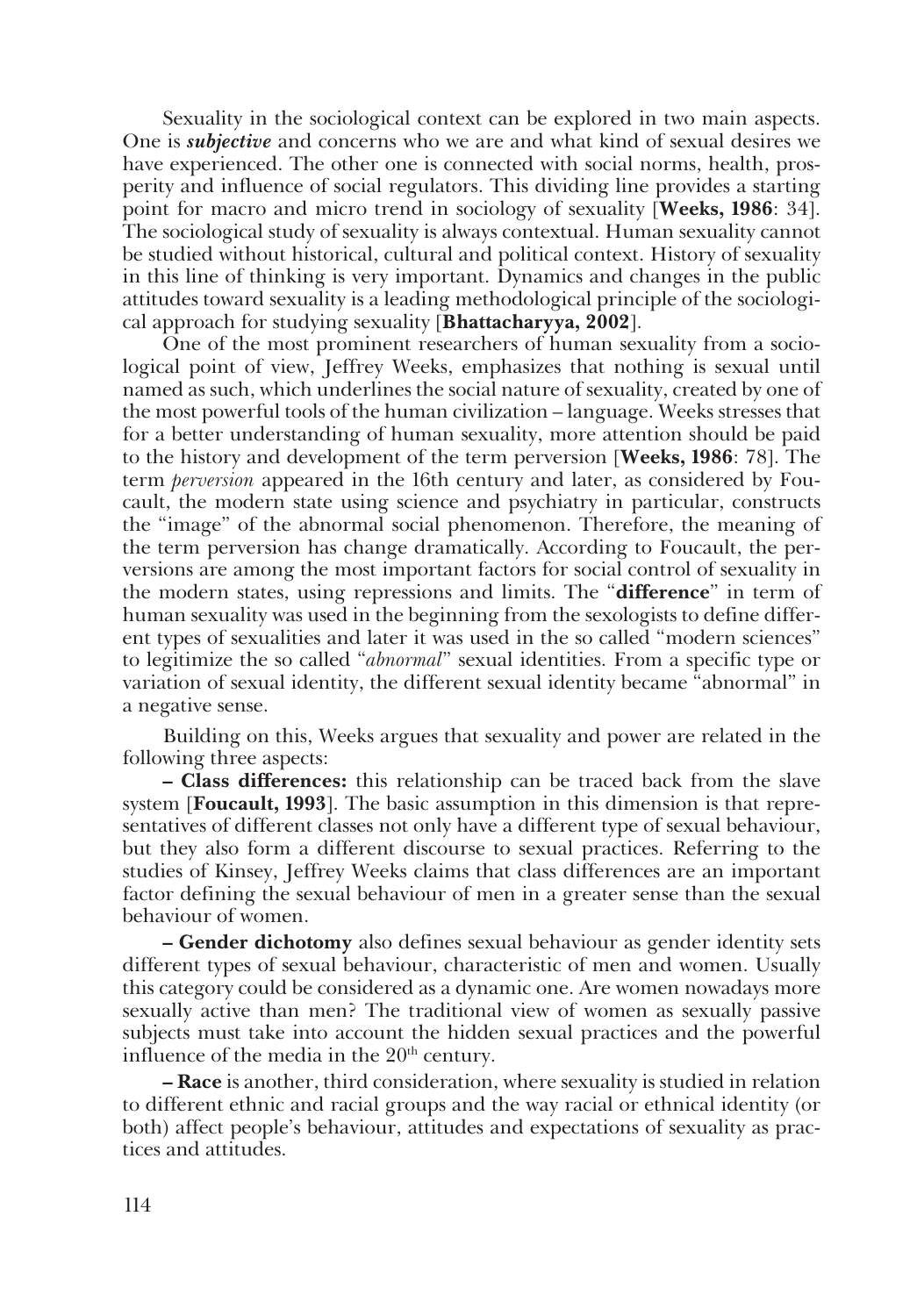Weeks claims that there is no such a term as sexuality in a singular form when exploring human sexuality. It should be *sexualities* instead, in order to encompass all the aspects and variation of sexual behaviour and attitudes. There are many types of sexualities defined by factors such as class, race, ethnicity, religion, gender, etc. The sociological approach must be based on this framework and examine sexual behaviour and human sexuality as complicated and multifactorial phenomenon, taking into account all the social and demographic factors.

### **Early theories of sexuality in social sciences**

The importance of Bronislaw Malinowski in the contemporary sociology is associated mainly with the creation of functionalism as direction and approach [**Fotev, 2002**]. Moreover, he was the first researcher who introduced the use of participatory observation as a research method. His idea consists in examination "on the spot" – only in this way one can understand the motivation for any action and cultural characteristics of a community. The variations of sexual dimensions and desires are presented in his books *Sex and repression in savage society* and *The sexual life of savages in northwestern Melanesia*. Malinowski and Margaret Mead broke down the stereotypical assumptions about Western model of sexuality and its social dimensions.

In 1948, Alfred Kinsey, American biologist and etymologist, published his book *Sexual behavior in the Human Male* and a few years later *Sexual behavior in the Human Female*. These books are known as the *Kinsey Reports*. He is considered to be one of the pioneers studying the sexual behaviour from a scientific perspective. Kinsey, as a typical follower of the reigning positivism and functionalism in the US at that time, collected a huge database to come up later with an opinion about the sexual preferences of men and women. What makes the study of Kinsey remarkable and important from a sociological point of view is that he used personal interviews. His main objective was to overcome people's embarrassment to talk about their sexual life and he believed that the main task of his research is to replace the topic of sex from moral framework and to study it with scientific methods. He had the ambition to interview 100,000 people but he managed to take only 18,000 interviews. Besides the representativeness of the survey, his desire to explore as many as possible representatives of different social classes and groups, makes his research one of the first sociological explanations of human sexuality and behaviour.

His findings have made a significant change in both the American culture and the study of sexuality in general. It shows that practices such as homosexuality; pedophilia; sexual practices in different age groups; prostitution are common practices that occur in real life. Another much revolutionary feature of his discoveries is the practices of homosexual behaviour. According to his findings about 13 percent of men and 7 percent of women of the American society by that time identify themselves as homosexual. That is why it is considered and widely believed that on average 10 percent of people are homosexual [**Smith, 2001**]. This is very misleading perception, which is not scientifically proven, but its usage on a large scale in mass media today still impose framework and opinion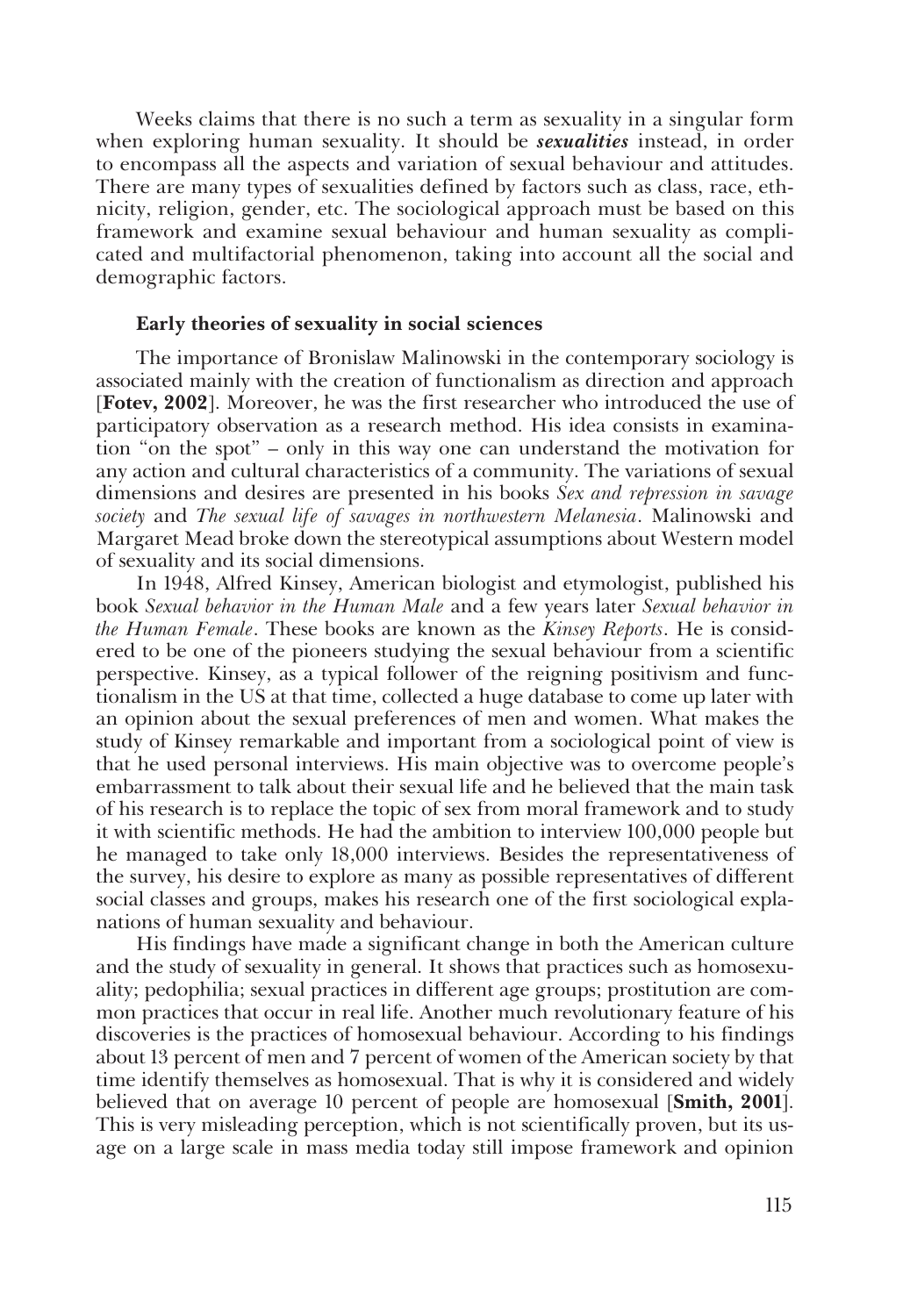that creates patterns and even conclusions, on the base of which public policies are made. He is mainly criticized for his methodology. Many authors think that his conclusions are not made with sound statistical methods and his respondents were people with "deviant sexual behavior". Others accuse him that his studies have been made in cities where there is a concentration of homosexuals, prisoners and rapists. Regardless of the criticism, 60 years later, his works are still cited and used in different contexts. Kinsey set up the modern scientific framework for sociological explanation of sexual behavior and practices.

# **Sexual socialization**

To analyze human sexuality is a difficult task. It is also very difficult to specify on the object of sociology of sexuality [**Weeks, 1986**: 13]. Every culture has its own norms and prohibitions on sexuality. It is multi-factorial and diversified phenomenon that must be viewed contextually. Therefore, one should investigate the process of sexual socialization. This is the process in which a set of mechanisms, based on cultural, religious, economic, political, educational and media-based factors, educate and promote a certain type of sexual attitude, beliefs, and behaviors. In this regard, Michael Kimmel, paraphrasing Michel Foucault says, *There are only bodies and pleasure, everything else is a social organization and interpretation.*

Sigmund Freud at the beginning of the  $20<sup>th</sup>$  century debunked the ideals of the divine nature of man and his moral identity by his concept of the unconscious. He claims that the unconscious is underestimated, and the conscious is a central framework for analyzing sexuality. Freud claims that conscious is only a small invisible part defining human actions. The unconscious is submitted to passions and inclinations. Inclinations are constant and they always have a "final mission" and thus cannot be prevented and controlled. They are generated as a result of mechanical and chemical processes in the body. Of all inclinations he attaches the greatest importance to the sexual ones. In the first chapter of "Psychology of sexuality" he even mentions the absence of a term for sexual hunger and he calls it "libido". According to him, the libido is the main source of energy, which determines human affairs, motivation and actions, initiatives and incentives. According to Freud, there are two major periods in human sexual development: before and after the genital stage. Before Freud, it was believed that human sexuality occurs in puberty, but according to him, from the very birth the child feels the need to satisfy his own, albeit unconscious sexuality. The period between three and five years determines the sexual development of the child and he calls this period autoeroticism: erogenous zones in this period are "anus, thumb, index finger, mouth and skin". He introduced the concept of "Oedipus complex", which describes the desire of the child in the aforementioned period. According to Freud, the child begins to feel attracted to a parent of the opposite sex to satisfy their appetites and experiencing strong competition to those who threaten it. At a later stage the child realizes that these kinds of attractions are highly immoral and contrary to social norms. So the child is forced to redirect their desires to another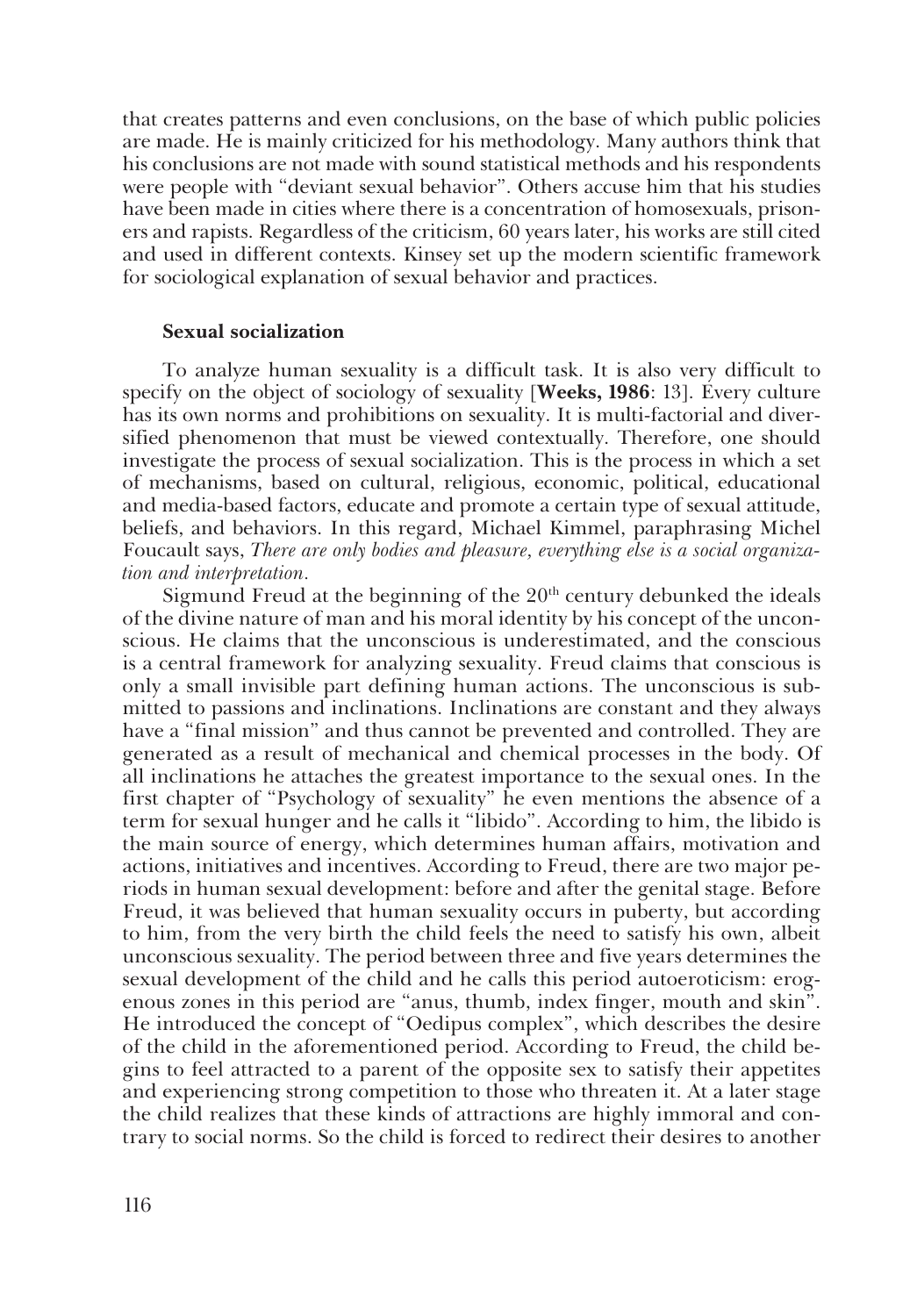sexual object. The principle of pleasure happens to be in a conflict with the principle of reality and the social norms, with the result that leads to the principle of repression or suppression of the desires. But these oppressed desires do not evaporate and remain in the unconscious area of human consciousness and begin to form pulses, which are crucial in future life of the individuals. Successful handling of the Oedipus complex largely determines the future life of the human beings. From a sociological point of view, the structure of consciousness, which offers Freud is interesting and deserves attention. There are two models – spatial and functional. The first is divided into unconscious and conscious, and the second is structured on the notions: "Id", "Ego" and "Superego". "Id" denotes the unconscious, and the "Ego" is the intermediate link between "It" and "Superego". "Superego" embodies all the social norms, which the individual learns and obeys. In the beginning, these norms are set by the parents, and later – by the institutions. Interesting for this analysis is the contradiction between reality and pleasure. On micro sociological level, these are all the consequences of socialization processes, and the way they happen. Social norms governing sex are culturally defined and their formation in an individual is crucial. On the other hand, every individual creates his own sexuality: he is not just a passive recipient.

Weeks [**Weeks 1986**: 115], criticizing Freud, argues that psychoanalytic tradition has not managed to give satisfactory answers in three main aspects of human sexuality. *First of all,* naming the subconscious as the domain of norms, desires and morals and their collision, this tradition, along with anthropology, Essentialism or biological determinism, ignores any social nature of sexual desires. *Secondly*, says Weeks, biologically deterministic perspective which Freud uses makes his arguments unconvincing. Instead, Wicks maintains that not the biological differences predetermine the sexual orientation for girls or boys but the meaning given to them in a particular society and culture. This viewpoint is shared by Margaret Mead, who claims that Freud's theories are a kind of legitimization of Western model of sexual and gender identification, which are strongly influenced by Christian moral norms. *The third aspect* is connected with the development of standards for male and female, which are not fixed and could be considered in historical and socio-cultural aspect and the concept for subconscious only gives justification to the dichotomous hetero-normative idea of sexuality without paying any attention to the dynamics of the notions and social interpretations of sexuality.

From mаcro-sociological point of view, the regulation of sexuality varies depending on other socio-economic and political factors. Sociology of sexuality is the way in which sex as a phenomenon is allowed and legitimized on an institutional level. In postmodern society the way we talk about sex is totally different than the way it was done 200 years ago, for example. Sexual socialization constructs sexual behaviour by incorporating social norms in human bodies. Looking at the social construction of the bodies within the idea of male dominance, Pierre Bourdieu argues that biological differences in men and women are taken as sufficient reasons and justifications for natural gender dichotomy and the social construction of the body. Male identity is associated with sexual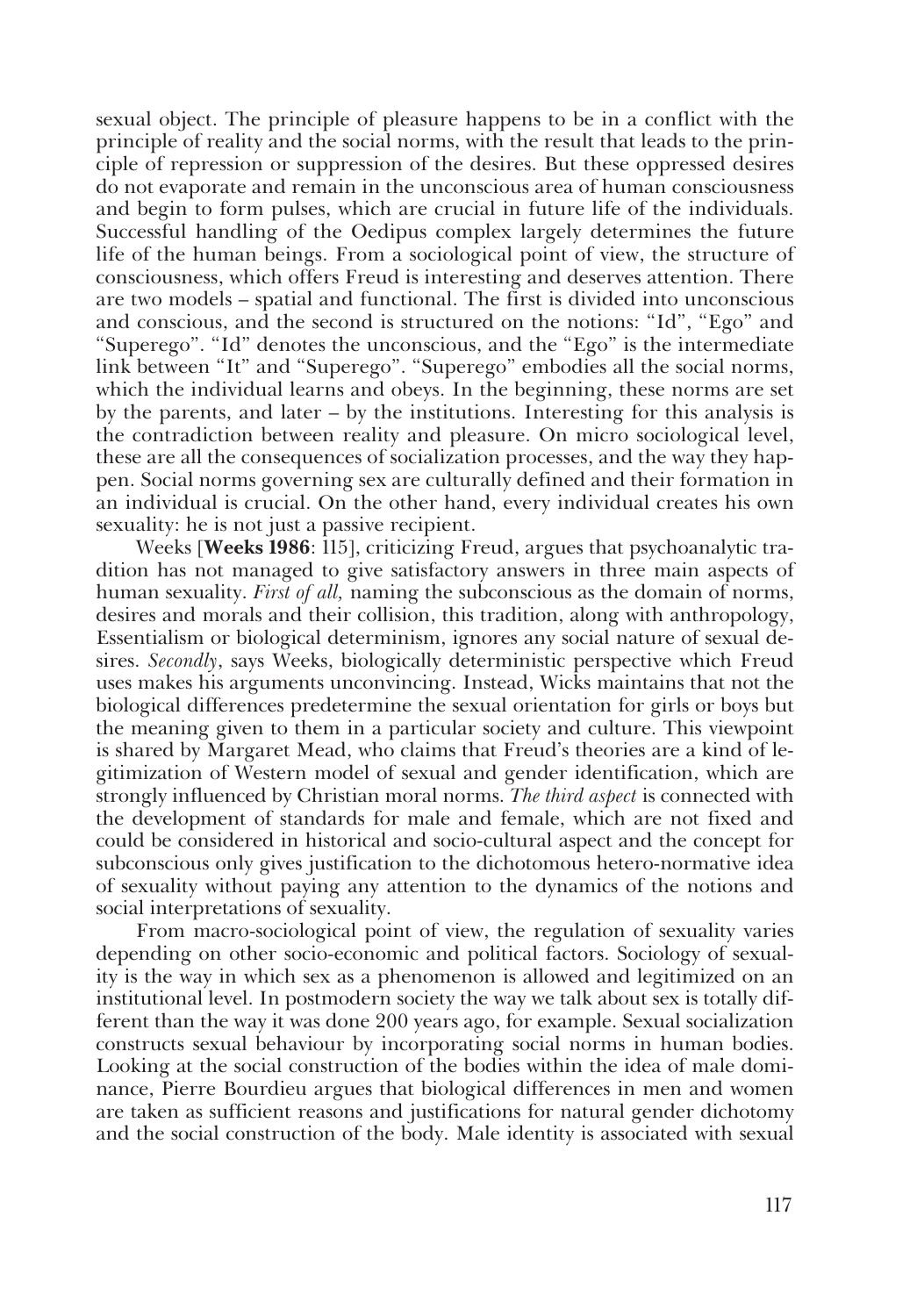power; with the superiority of the phallus as "inflating" and fruitful symbolic tool. In the context of the classification of the body as "frontal active part" and "posterior passive part", respectively, Bourdieu spoke of "the primacy of masculinity" in a sexual act. These are sexual practices guided by the principle of similar contrasts, where man is always "on top of the woman". In the spirit of the conflict theories approach in Bourdieu's idea man is presented as exercizing power. Two pairs that describe sexuality in its social form of power are "activepassive" and "top-bottom". All words associated with copulation and penetration, in the most sexual sense of the word, are used in a negative subordinating position ("to fuck") and are associated with predominance and supremacy, and with "spoof" by the active part. In the light of gender roles, sexual dominance is associated with the desire to prove yourself as well as with the act of heroism and bravery. Bourdieu very precisely notes that these "manifestations" of masculinity can be legal or illegal, which takes the theme in a contemporary perspective on the relationship between gender and deviant behaviour, but this, of course, is subject of another analysis.

Male sexual acts are connected with the ability to "own" and "subordinate" and this manifests itself as a "misunderstanding" when in the later stages of their lives women tend to associate love with emotional experiences, while men sought mainly physical dimension and potential to demonstrate and reinforce "masculinity". Bourdieu gives as examples the "simulation of orgasm" and sexual harassment: in the first case there is a symbolic activity which aims to prove the male power, and in the second way to use this power without necessarily be linked to a particular sexual pleasure. Speaking of incorporation of domination, he mentions that gender as a social construct uses seemingness of natural laws and thus talk about sexuality, and as he says "marriage against nature" in terms of same-sex marriages. The basic idea is that gender is constructed from natural differences between men and women and therefore legitimizes such statements and arguments. In this connection [**Bhattacharyya, G., 2002**: 18], analyzing sexual practices described in Eastern philosophy and especially in Kama Sutra teachings, says that sexuality is masculine and hegemonic and each role in sexual play is a cultural product, strictly defined and framed.

Researchеs on sexuality and human culture generally take an enormous turn after 1920 thanks to the anthropological field studies which have demonstrated that sexual behaviour is mainly socio-cultural product. Socio-biological and essentialist views are important, but sexuality take shape and meaning within the social relations. Every society, group or community constructs different cultural code and sense of sexuality, building a model for its practice and understanding [**Weeks, 1986**: 34]. Weeks also notes that there are five basic essential factors in the analysis of the social organization of sexuality in the process of its social application in the form of prohibitions, limits, norms and attitudes.

**–** *The family institution* in different cultures sets different types of sexual relationships. The family builds sexual notions, while the educational institutions teach sex education. This difference is important in relation with the values and approaches used in these processes and practices. Another major dividing line,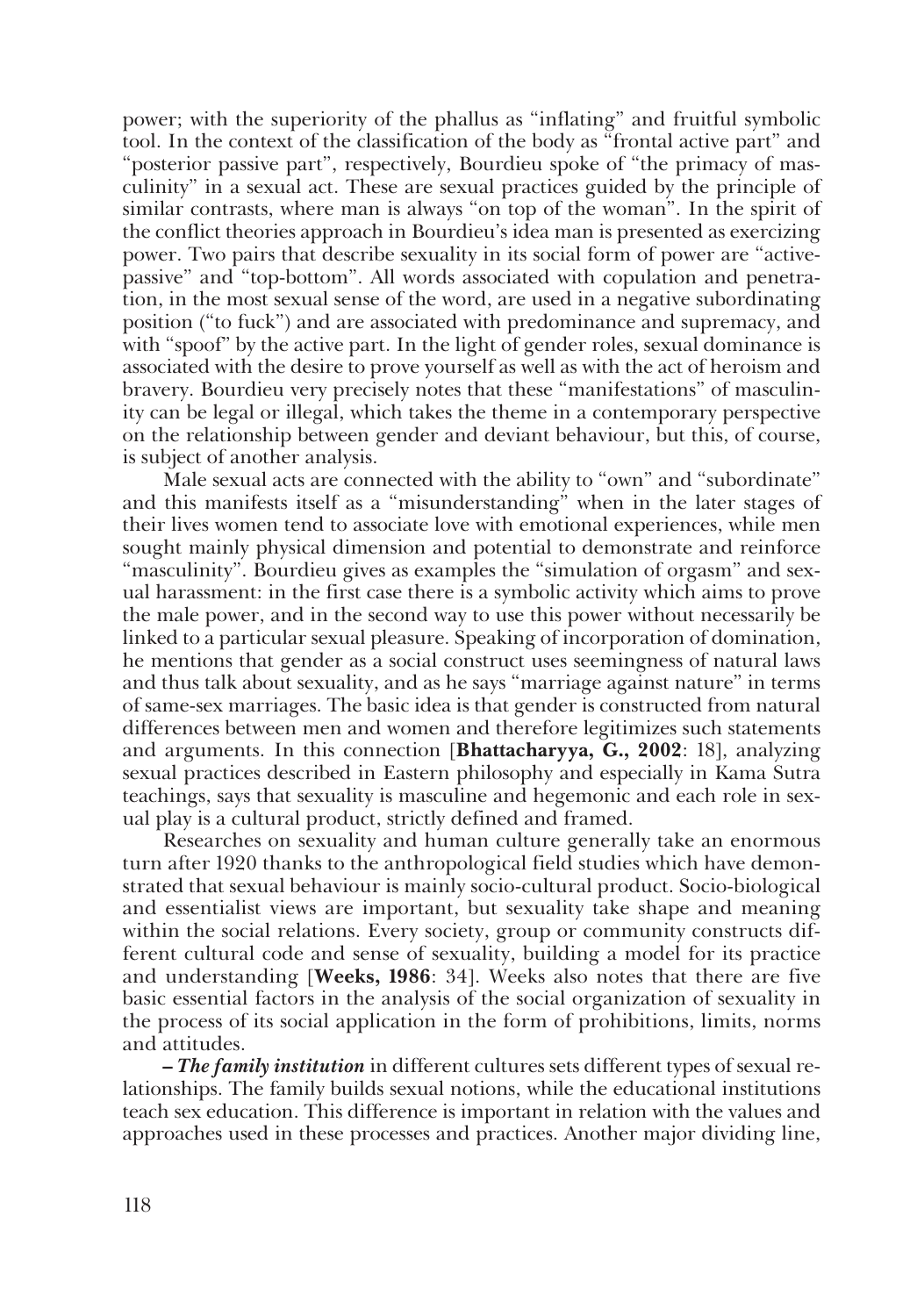which is methodologically very useful and can be used as a direct indicator, is the attitude, made in the family, toward the public and private side of sex and sexual practices. How individuals "acquire" their ideas about sexual practices in connection with shame as a social norm. Kenneth Plummer speaks about the role of the family in today's society as the place where talking about sex is a ritual; where the partners have to confess their desires; to tell their sexual preferences as well as sexual preferences, problems and practices of other people. The family has become a place where the individual is revealed as a homosexual and it has built up a discourse: (coming out) – "to reveal" [**Plummer, 2005**]. In the circle of a community, a very important indicator toward the family is the presence or absence of "talking" about sex.

– Economic factors predetermine the class differences in sexual practices and way of thinking and all the other factors that influence sexual behaviour and its codification.

– Religion and culture are important factors for the study of practices that turn a sexual act into shameful and forbidden one, as well as those practices which oppose these prohibitions, as "petting" or having sex in public.

– Political factors are associated with the entire range of legal prohibitions. This is a very important aspect regarding the reference legal - legitimate. Another important component is education and sex education policies. Sex education in modern times considers sexual practices only as reproductive ones, not as a pleasure. What is taught does not include diversity and pluralistic dialogue on sexuality [**Bhattacharyya, 2002**]. Formal sex education in most countries around the world "suggests" that heterosexuality is "normal" sexuality. Moreover, formal sex education moralizes sex and excludes all differences and variations. This process, of course, undergoes changes and young people react differently depending on socio-economic factors and the regions which they live in, and the opportunity to be informed by the media [**Bhattacharyya, 2002**: 127].

– Culture of Resistance: these are all methods and practices invented by a society or sexual minority to oppose the prohibitions related to sexuality. These are the fights of feminism, gay and lesbian movements, actively developing in the late 60s and in the 70s of  $20<sup>th</sup>$  c.

These factors mentioned above give us very important directions for the sociological study of the sexual practices but we cannot overlook the influence of media on the sexual socialization. Media over the past 50 years have turned sex into one of the leading topics. The media are highly sexualized [**Plummer, 2005**: 4], respectively sexuality is medialized. The media is this that give sex its importance in striving to be fashionable, important and likeable [**McMahon, 2001**: 70 in EHS]. Outstanding are the three main characteristics of the contemporary sexual practices that are directly influenced by television and media. These are: depersonalization of sexual partners; commercialization of sex services and attributes and the aggressiveness in the sexual act. Furthermore, pornography is studied in a relation with what Plummer called "gender determined sexuality". According to him pornography emphasizes the reluctance of women to have sex and often they are assaulted or raped. He thinks that pornography shows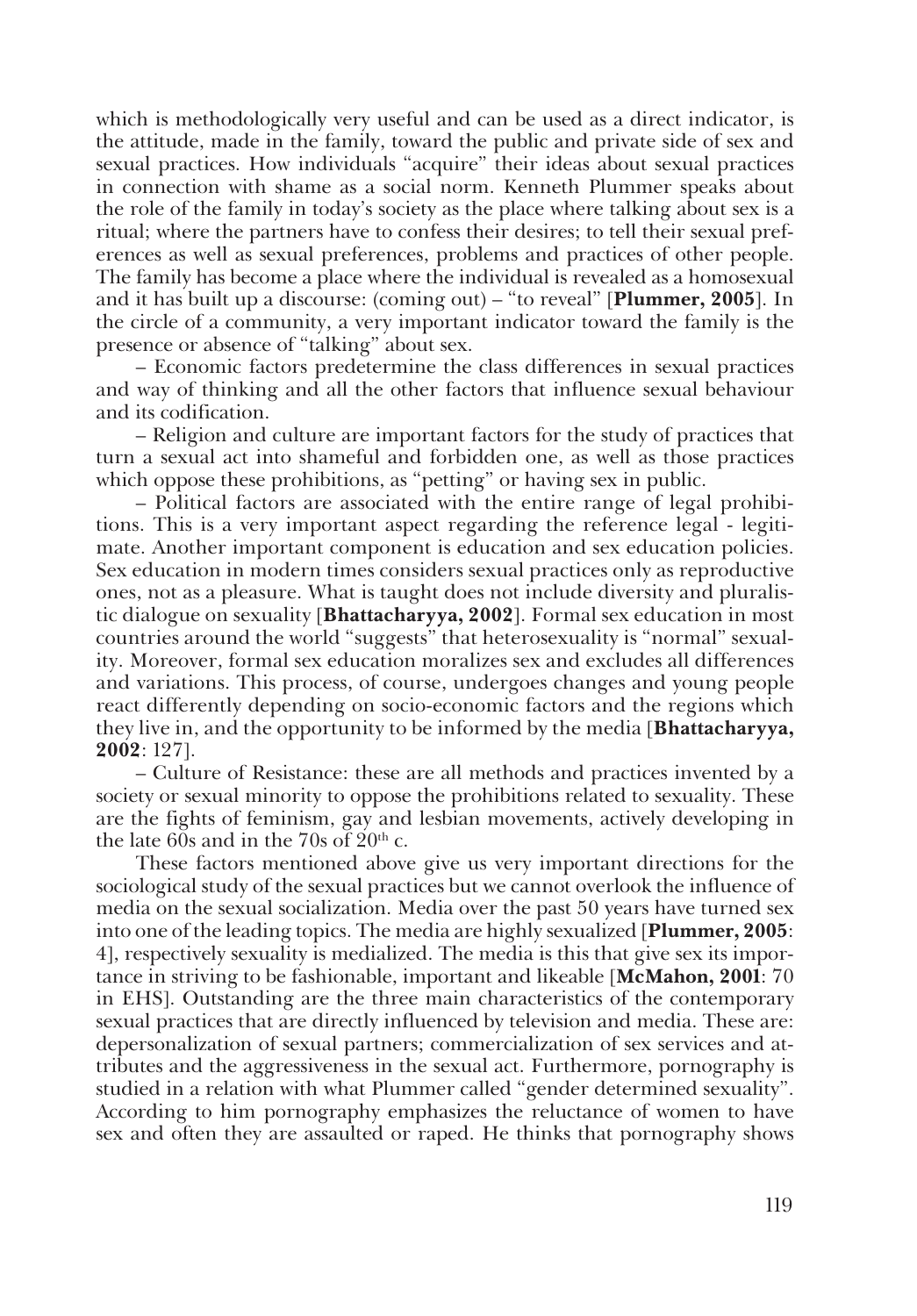a false image of the woman, but the real one of the males. All this is gender determined. Gender conditioned sexuality leads to the dominance of men over women. Genitals are those who give legitimacy to gender, on the other hand, just gender roles and stereotypes makes sexuality gender determined. Gender determined sexuality is to a great extent "responsible" for sexual violence such as rape and sexual harassment.

Michael Kimmel argues that in the last decades of the  $60s$  of the  $20<sup>th</sup>$  century, under the influence of the technological revolution, sexual revolution and movements such as feminism, the difference between men and women in terms of sexual preferences, practices and behaviour becomes more diminished and utilized. It is becoming increasingly masculinized.

Important methodological starting point concerning sexual socialization is the *"sexual double standard".* The core of this concept is based on the idea that women should resist male sexual desires, while men should actively look for sexual encounters and be supported by "sexual athleticism". Double standard, in the words of Kimmel, is one of the essential parts of gender inequalities and is determined by themselves [**Kimmel, 2011**]. Sex in this discourse becomes a game and competition. This is one of the most typical forms of social influence on sex. If we refer to Foucault, this is sexual power play. In the most general sense, based on "compulsory heterosexuality", there are social norms that value the same sexual practices in different ways, depending on whether they are performed by men or women. The common perception is that what is taken for a man sometimes is unacceptable for a woman. From the studies carried out until now, the majority of girls complain that they are called "twat", if they have multiple sexual partners, while in a similar situation boys are just "lucky". Another dimension of the double standard is the treatment of the sexual practices of both gender in the ageing process. What is regarded as natural for a man who grows old is unacceptable for a woman of the same age.

 In the theory of social construction of sexuality [**Foucault, 1993; Kimmel, 2011; Weeks, 1986**], sexual fantasies show that gender is the basic principle of its construction. Considering the fantasies of men and women, Plummer (2005) stresses that male fantasies are *more visual, aggressive and polygamous* while female ones are *intimate, emotional and passive.* Plummer's methodology is based on the understanding that the questionnaires in the study of gender aspects of sexuality are not appropriate. Instead, he uses descriptive research, in which respondents describe their own sexual fantasies. Four components were important in his research: *language; emotional involvement; sexual body sensitivity and sexual poses.* Here the technique of content analysis has been used. The conclusion reached by Plummer is that men and women use different language talking about sexuality, which shows the social nature of sexual attitudes.

In the process of sexual socialization it is important how a society sets codes to the individual as an actor, using the terms of Parsons. In sociology Kimmell introduces the term *sexual scenario* [**Kimmell, 2011**], which explains that even small children learn sexual behaviour which is strictly defined and targeted. The main things that every culture teaches about sex could be summarized in the answers of the questions: Who takes part in sexual activities? Where is it al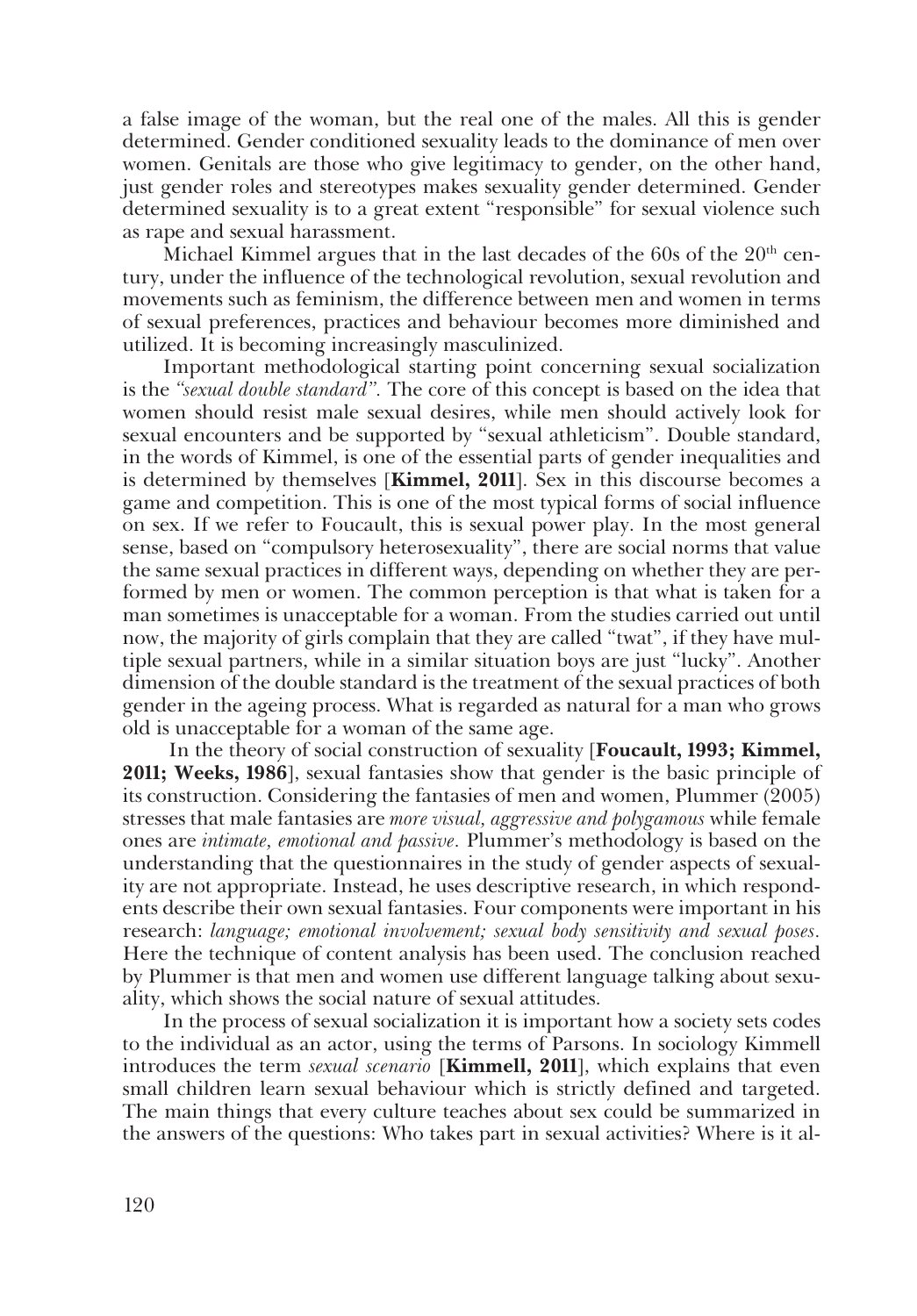lowed to practice them? What is sex? How is sex done properly? And the critical "why" are we having sex? Therefore, stresses Kimmel, one should not be surprised that sexual behavior is not the same in different cultures.

Using the theory of Zimmerman of "doing gender", we can talk about "doing sexuality". It is no accident that sexuality becomes gender identification factor, because men in general are socialized to talk more and fantasize more about sex, than women [**Kimmel, 2005**]. Doing sexuality, adapting the conceptual logic of Zimmermann, is to act and talk about sex from gender perspective. Using interpretive theories and approach, Plummer spoke of "sociology of stories". Regarding sexuality and sexual practices, he claims, people can be divided into three major sections of the interactive process: *sexual storyteller or those who tell their sexual stories; agents or people who maintain the collection of information from the stories; and the audience that "consumes" these stories.*

That's why it is very important how individuals are involved in the process of sexual socialization. What is their attitude towards sex as a practice, as the possibility to impose control over women by men in the desire to "legitimize" the patriarchal masculinity; freedom to talk about sex and the family's role in preparing the young person for sexual life; values that a group, community or society accept and internalize in the process of socialization.

#### **Sexual Identity**

This is one of the most complicated characteristics in sociology of sexuality, simply because most studies devoted to sexual identity, as well as those which implicitly explore this phenomenon show that sexual preferences do not always coincide with the statements and behaviour of a particular person [**Vance, 2001** in EHS]. Very often people with a homosexual orientation would say they are heterosexual because of the public pressure. According to Connell [**Connell, 2005**: 146], the best research method for the study of sexuality is observation because sexuality is a delicate topic to be registered with other methods. Postmodern thinking about identity, including sexual identity is fragmented and cannot be registered using only one approach. It is really important for the sociological study of sexuality to take into account the personal positioning of an individual regarding their sexuality. This relationship is very important and takes into account the position of what we call "sexual person" with all the subjective feelings and attitudes. This can help use prevent comprehensive conclusions about sexual practices, behaviour and thought of a particular group or community, only on the basis of macro-sociological structures. In this vein, sexual identity becomes "sexual identities". The need of plural is justified by the fact that sexual identity is extremely individualistic subjective category, described with different terms. For the purposes of this analysis will make a brief analysis of heterosexuality and homosexuality as sexual identities.

Heterosexuality is often referred to so-called "normal" sexuality. The sociological problem is rooted in its "normality". "Invented" in 1901, this term is highly discriminatory and legitimizes a sexual identity which is called "normal", without having a legitimate reason for this. Foucault gives a brilliant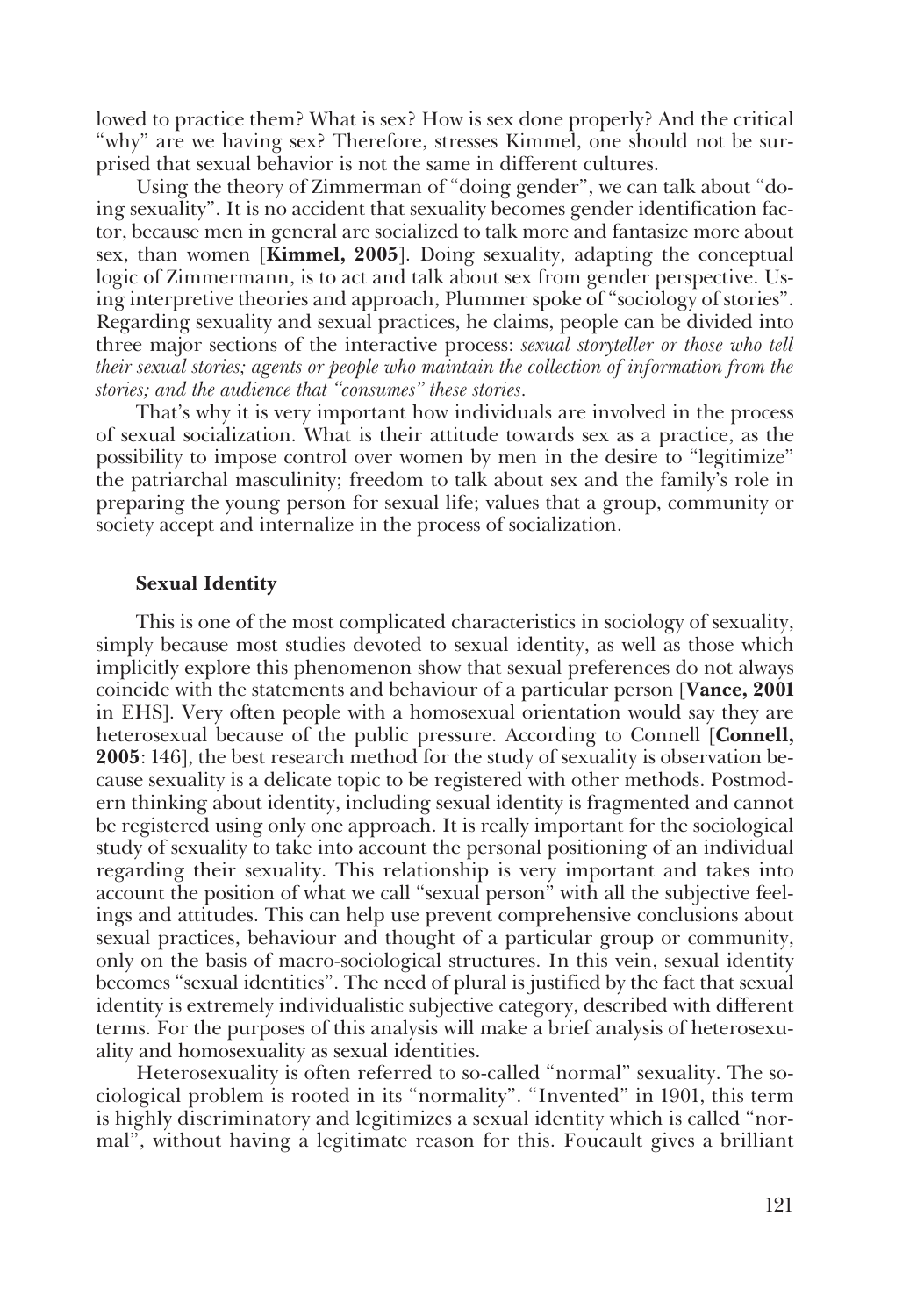answer to authoritative intention of the modern state, which makes sodomy in identity based on certain types of sexual preference. The question here is why it took so long to invent the terms "normal" and "abnormal" sexuality. In most cases they are described as the *right, positive sexuality* and *inappropriate, negative sexuality*, respectively. The reason for this is that sexuality is not only associated with sexual activity but rather to the identity of an individual. Sexuality becomes line pressure in the early 20<sup>th</sup> century. It becomes a political tool [**Foucault, 1993; Rich, 1980; Butler, 1999**], used to characterize some people as evil and insane, and the other as normal and good. Adrian Rich coined the term *compulsory heterosexuality* and says that sexuality is not only a biological concept, but a social institution that categorizes based on the notion of male and female, which as already mentioned many times, are social constructs. In this regard terms *heterosexism* and *heteronormativity* reflects on the social invention of the sexual identities. Judith Butler coined the term *heterosexual matrix*, a term which analyzes the ways in which cultural norms produce discourses regulating our desires, bodies and gender, and legitimizing the idea that heterosexuality is the "normal" biologically set. Heterosexuality is a "universal model" of "normal" sexual practices. Dominant heterosexual principle itself is symbolic violence and domination, manifested primarily in non-recognition of a group in society. It is subject to the social construction of the body as active and passive. The biggest problem of homosexuality is the feminization of the male body and respectively of male dominance through sexual practices. This in turn leads to an internal reproduction of the heterosexual model, where homosexual implicitly divided into "male and female" on positions in sexual intercourse. On the basis of this division nowadays there is a phenomenon called "internal discrimination" among gay men, where persons who do not meet the "masculine, muscular" type based on heteronormative model of masculinity and successfully promoted by the media, are rejected and insulted.

One of the main reasons heterosexuality to be legitimized as normal is its procreation function [**Bhattacharyya, 2002**]. The author added that heteronormativity incorporates a great paradox: while the discourses and analysis of heterosexuality are not very informative about sexual practices themselves, in the criticism and discourses of homosexuality, this is the main focus. From this perspective, we can conclude that heterosexuality is the "right", publicly legitimized "normal" sexual identity which has nothing to do with primal pleasure and sexual attraction. This argument is one of the strongest arguments against socio-biological view explaining the "normality" of heterosexuality.

Homosexuality is a term coined in 1890, but its popular using dates back to the very early years of the  $20<sup>th</sup>$  century. What refers to the socio-structural nature of heterosexuality is true for homosexuality as well. Foucault demonstrates unequivocally that the power operating in the field of sexuality creates this term and respectively the homosexual identity only to differentiate from the "normal" sexuality. Science has always been associated with power and from this perspective the science of sexuality was a political act of categorization in a negative direction. Homosexuality is the "bad" side of heterosexuality. As Fou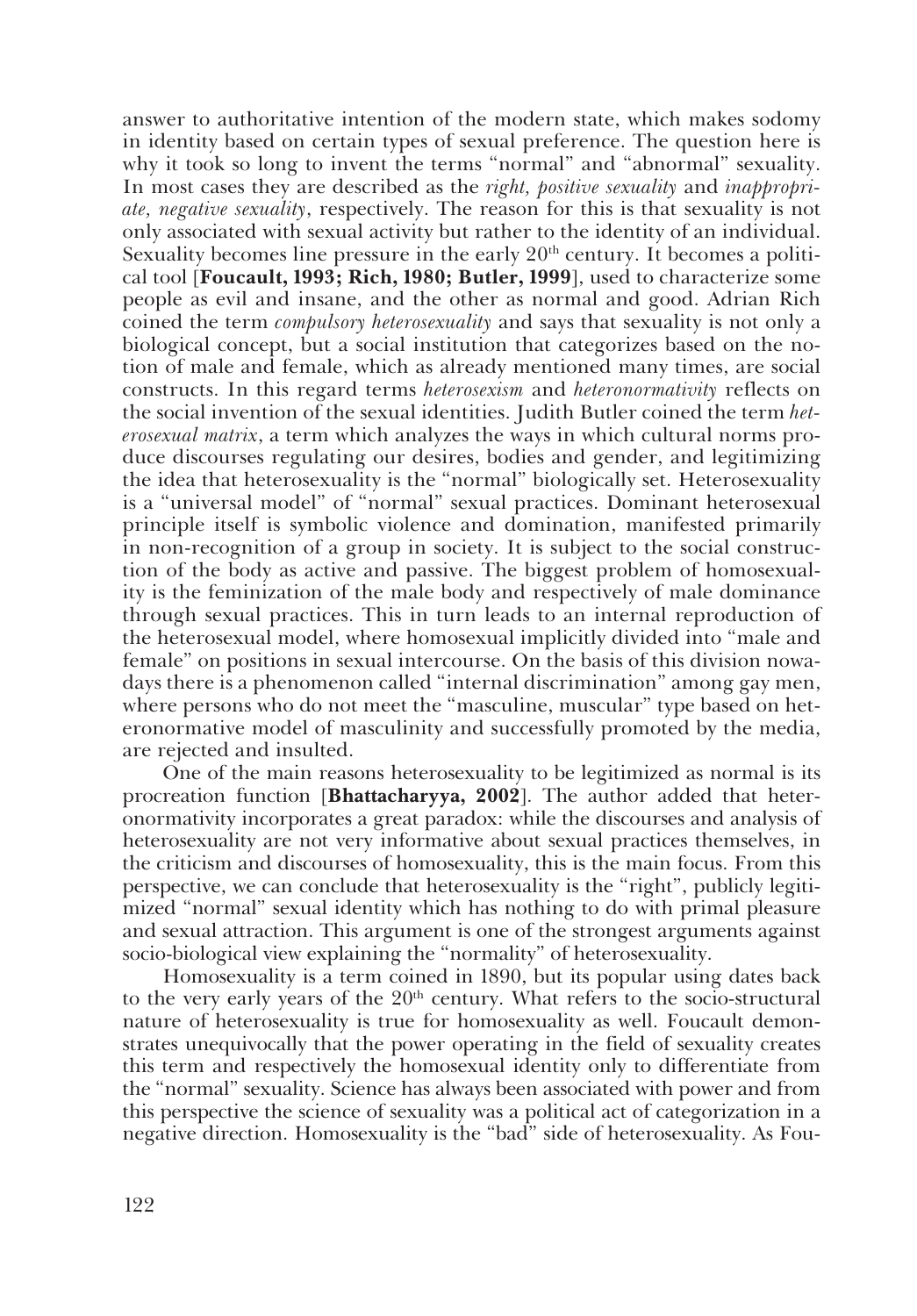cault would say, this is the tendency of repression, which, however, unlocks new horizons and spread these practices even more than expected.

Weeks (1996) argues that perversion is strongly morally encoded by religion, while homosexual is a term invented by modern political discourse in the experience of medicine to analyze the difference. This process attributed to the homosexual individuals three negative characteristics of identity *own history, physical appearance and life failure.* Thus the active political intervention in the 20th century focused on homosexual man as an object in order to reinforce legitimacy to the patriarchal masculinity.

Describing the power dimensions of sexuality, Bourdieu proves that homosexuality is a perfect example of obedience where *active-passive* opposition is represented in the same way as in a heterosexual intercourse. This, on the other hand, complements the idea about another dimension of sexuality: *as a punishment*. Bourdieu provides many examples of the use of homosexuality and the act of penetration as a humiliation. These are all modern practices in prisons and other (mostly male) places and institutions where the penetration aims this punishing and demeaning effect. Kimmel [**Kimmell, 2011**: 45] insists that homosexual people completely reproduce heterosexual practices and behaviour. He calls gay people gender conformists, which means that gays emphasize on masculinity, while lesbian practices, actions and appearance are typical for the mainstream femininity [**Kimmel, 2011**: 18]. From a sociological point of view, it is interesting why the majority of lesbians mimic social order imposed on men such as a short hair, dress code, etc. We have to consider whether this is an attempt to imitate men in order to reinforce and identify with them or rather a reaction to the constructed femininity, obeying the feminine code. Or may be both?

In the modern theory of sexuality, and homosexuality in particular, the term "queer" becomes more and more important. Before 1980 and during the AIDS epidemic this term was mainly related to the negative discourse against homosexuals. Today, under the influence of theorists like Butler and many gay movements, the term *queer* is associated rather with political position, which is based on reacting against any discrimination based on gender and sexual orientation [**Pilcher & Whelehan, 2004**]. Not surprisingly, today the big NGOs and movements, that included a gender platform in its activity, usе the abbreviation LGBTQI, where besides known lesbian, gay, bisexual, transgender include Queer ideas and intersex people.

### **Postmodern theories of sexuality**

Today we speak of "masculinization of sexuality". It is expressed in the desire of women to maintain multiple sexual contacts, to separate sex from love as a concept and to seek pleasure for the sake of it [**Kimmel, 2005**: 20]. This, according to Kimmel, is a pattern of behaviour that has been inherent in men. The basic assumption of masculinization of sexuality is that women today under the influence of feminist ideas and media seek intimate contact with the single purpose of pleasure from sex. In other words, women in recent decades seeking sexual pleasure like men: for the sake of pleasure. This thesis, on the other hand, is generalized and does not include traditional societies and communities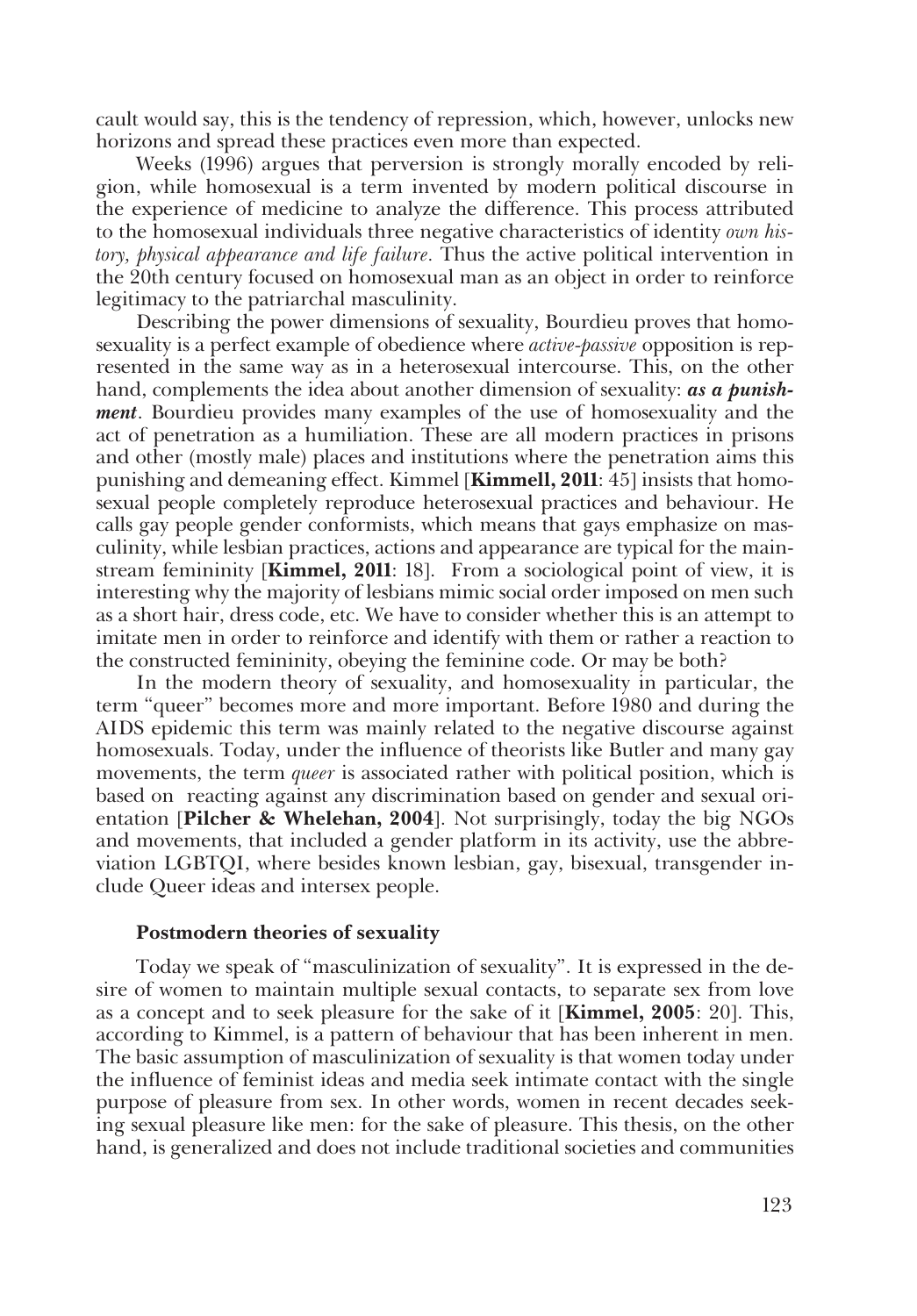in which this model is not valid, or at least to the degree which Kimmel claims to be. There is another problematic point of this concept and it is in the fact that a woman's sexual experience is conceptualized and compared by the male sexual experience. Using of the word 'masculinization' can be considered as idealization of the male sexual experience that women seem to have strived to catch up with. In this line of thought the author did not mention the other trend opposed to the masculinization of sex – "feminization" of sex. A typical example of this is the man that Elizabeth Badinter [**Badinter, 2002**] calls "reconciled with himself man." Usually, these are the men who do not seek sexual pleasure to prove their masculinity and share household chores with their marital partners. These two concepts should be used very carefully because they can vary among different regions and cultural patterns around the world. Masculinisation is a process and varies depending on the social and political factors and it is typical primarily for the Western societies.

Changes in intimacy and sexual behaviour that occur within the last 50 years are extremely intensified. Weeks called this *the crisis of sexuality.* He also argues that sexuality is becoming more of an issue for politics and its realities. He highlights three main factors that "contributed" to this crisis. The first he calls *the secularization of sexuality.* The separation of sex from religion and growing "sexual market" and marketing (pornography, advertising objectify the female body, etc.) are a leading factor in this change. The liberalization of sexual behaviour that occurs after the 20s of the last century is the other key factor. It involves changes leading to more liberal attitude toward abortions, divorce, homosexuality, etc. The crisis of the family is the third major cause of change in the bosom of human sexuality. The nontraditional family, which is smaller than the Victorian one, includes a smaller number of children and advocates for equality between partners.

Of course, this concept is not universal and comprehensive. It should be noted what we have mentioned above: *ethnicity, class and gender* as important factors in the process of sexual socialization. Along with this change there is an increasing development of the so called *sexual panic* [**Weeks, 2986**] in a moralistic sense. These are movements, events, speeches and philosophical ideological processes that oppose these changes, and the change in the basis of sexuality itself. The most significant element of this panic is the connection of sexuality with STD's<sup>2</sup>. A typical example is AIDS. It provoked many policies in countries that have undertaken training policies, while many others deliberately have not taken a position on this issue because it is considered immoral and it is even more disastrous leading to serious health issues of a big party of the population in these countries. The AIDS' crisis in the 80s is one of the best indicators for the interrelation between politics and sexuality. It shows the attitude of a power to a disease and a specific sexual minority. Weeks says that the modern gay movements are a leading legitimizing factor in the liberalization of the sexual policies and attitudes. According to him, there are five main factors for the ap-

<sup>2</sup> Sexually transmitted diseases.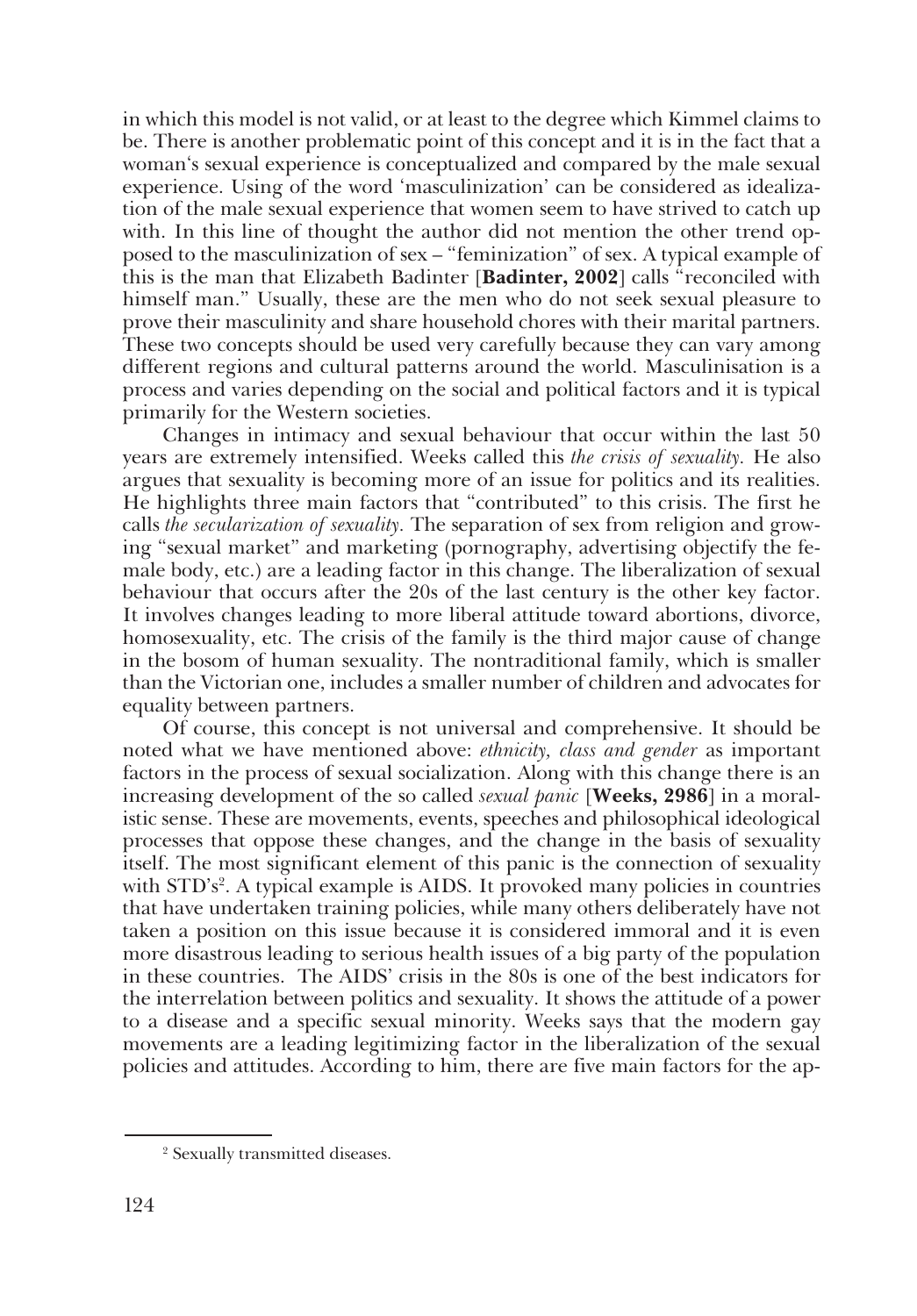pearance and the activism of the gay movements: *many people with the same sexual identity; geographical location and concentration; identified groups and influences against them; unexpected events in the lives of those groups (such as AIDS, Stonewall) and intellectual leadership.*

Sociological framework for sexuality should be based and public attitude towards it. It is a vision that is not interested in the origin of sexuality and the sexual identities but rather interested in the ways in which these "desires and longings" are reproduced and regulated by social institutions. So in addition to how to talk about sexuality, a very important aspect in the context of sociology is sexual behavior and its relationship with the media in this century. As Foucault notes that homosexuality is a constructed identity, it must be noted that sexuality today is used for identification, but not from the power of the state and political-medical discourse, and by individuals themselves. To belong to a sexual community or identify with a certain socio-philosophical platform is personal, individual choice [**Weeks, 1986**: 125].

Globalization and urbanization led to what is today called *geography of sexuality* and is associated with big cities as places where people feel free and unlimited to practice their sexuality without being controlled and censured [**Bhattacharyya, 2002**]. From this point of view the settlement also has great significance for sexual socialization and sexual practices of an individual in nowadays societies.

Sociology of sexuality should study not only the ways in which knowledge for sex and sexual practices is transmitted on a daily level and in the family, but also the influence of all other macro factors such as education, politics, economics, etc. Knowledge about sex procured by sociological research is not only important in view of the knowledge as an epistemological perspective. This must be knowledge in favour of the contemporary societies and the public policies, taking into account data from a study of the attitudes and perceptions of sexuality, sex education and attitudes towards sex and use this knowledge to achieve the highest possible efficiency of the public policies and the measures which are prescribed and recommended in a given society or community.

### **REFERENCES**

- **Бадентер, Елизабет. 2002.** *XY на мъжката идентичност*. София: ИК "Изток-Запад".
- **Бурдийо, П. 2002.** *Мъжкото господство.* София: Критика и хуманизъм.

**Фотев, Георги. 2002.** История на социологията. Т. 2. София: ИК "Труд".

**Фройд, Зигмунд. 1991.** *Психология на сексуалността.* София: Христо Ботев.

**Фуко, М. 1993.** *История на сексуалността. Волята за знание*. Плевен: ЕА.

**Хаджийски, Иван. 2002.** *Бит и душевност на нашия народ.* Т. 2. ИК "Изток–Запад".

**Bhattacharyya, G. 2002.** *Sexuality and Society*. An introduction. NY & London: Routledge.

**Butler, Judith. 1999.** *Gender Trouble: Feminism and the Subversion of Identity.* New York: Routledge.